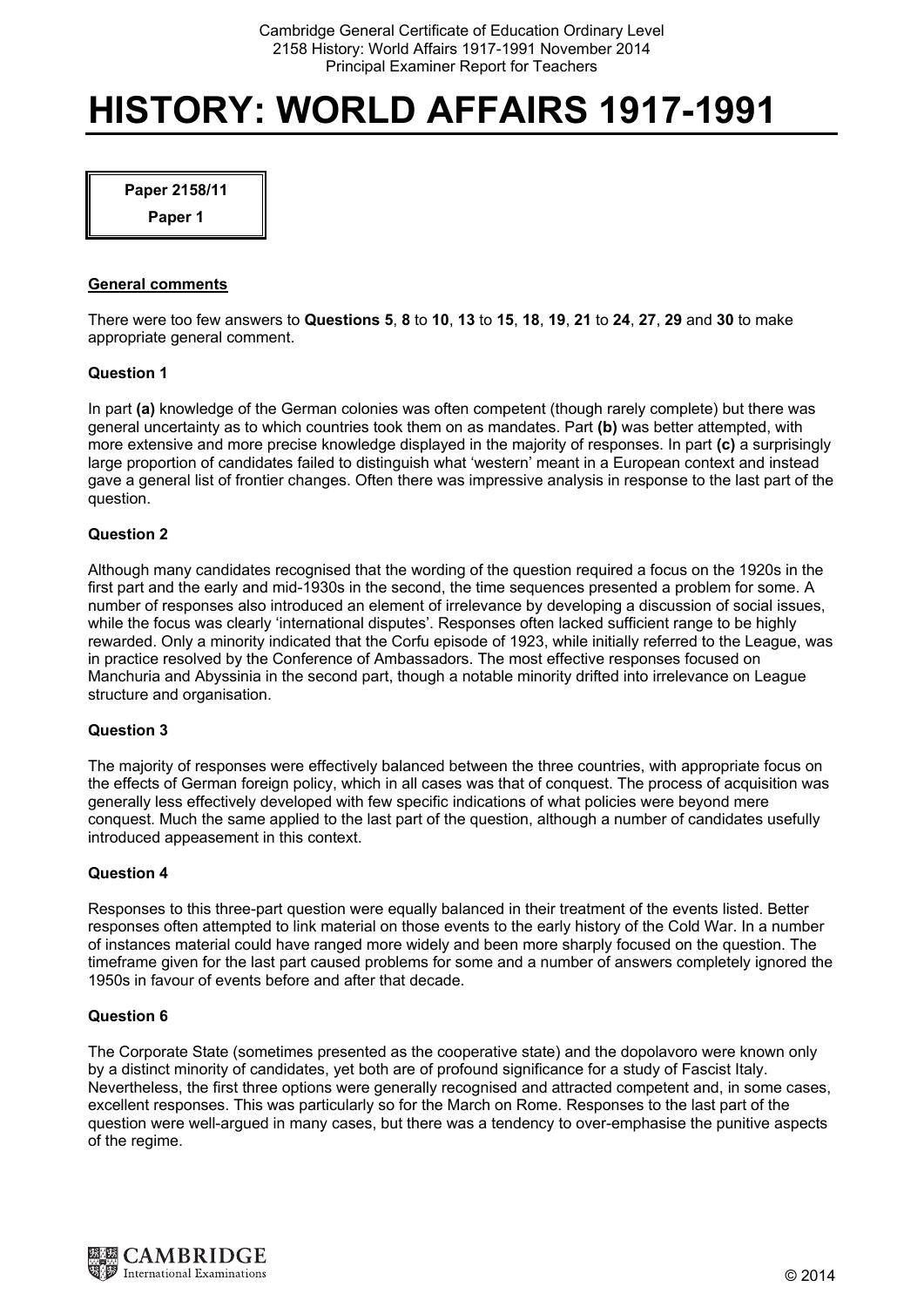# **Question 7**

The focus of the first part of this question was on the increasing power of the Nazis in the course of the 1930s. A number of candidates chose instead to focus on the 1920s, leading to considerable irrelevance in their answers. Some responses would have been improved if there had been greater emphasis on events during the 1930s that illustrated increasing power, rather than offering vague references to propaganda, education and social issues. Most began their answer on the last part of the question by reference to the tyranny of the regime which made opposition difficult but, as with the Mussolini question, some would have benefitted from considering the aspects of the Nazi regime that were popular with many Germans.

# **Question 11**

Every candidate who attempted this popular question was clear that the 1920s represented a time of social liberation and commercial success for the USA. Other relevant themes were introduced in many responses. However, a number of these points were only generally, and at times uncertainly, developed, with few getting to such contrary features as racial issues and the problems facing agriculture. A question such as this demands as much precision of treatment in its development as other more precisely focused questions do. Responses to the last part of the question were generally more sharply developed, with few doubting that Hoover was responsible for his own failure in 1932.

# **Question 12**

The four options in the first part of the question attracted very varied responses, though most displayed some knowledge of these generally crucial features of the New Deal. In almost all answers the degree of support and illustration needed to be stronger. This would have enabled responses to take on the nature of a supported analysis rather than simply offering a basic legislative list. The last part of the question actually covered four elections but most focused on the first (1932). While this was undoubtedly the most significant, only a few answers made considered reference to the others.

# **Question 16**

The wording of this question was designed to encourage balanced coverage of the whole of 1917. The majority of candidates were inclined to give most attention to each of the two revolutions rather than a balanced view of the year itself. Where responses were more widely focused it was possible to make effective links between developments in February and October. The best responses contained relevant and precise information and were rewarded accordingly. Answers to the last part of the question were sometimes weakly sustained, with little consideration of events other than the Civil War.

## **Question 17**

Almost all of the options available in the first part of the question were recognised by candidates. But, as elsewhere, the degree of development in some responses lacked strength and support. In the last part there was usually rather firmer development and a stronger focus on the terms of the question.

## **Question 20**

In the first part most candidates made their choice of Khrushchev and Gorbachev rather than Brezhnev, although there were sometimes useful comparative comments on his rule. There was also a clear distinction made between Khrushchev and Gorbachev, with perceptive comment on the different objectives of each, although the latter often received more attention. There were mixed views on the last part of the question, a number of candidates opting for a balanced coverage of domestic and foreign policies but also showing the links between both areas. This was generally an effective approach.

## **Question 25**

There was a degree of uncertainty about the five items specified in the first part of the question. The essential significance of 1948 for apartheid appeared not to be generally known. The 'Congress' was not recognised as a force for opposition to apartheid. The independent nature of Bantustans was missed by many. While UN sanctions were more effectively discussed, the Soweto disturbances were not as well presented. The last part of the question was usually more strongly supported.

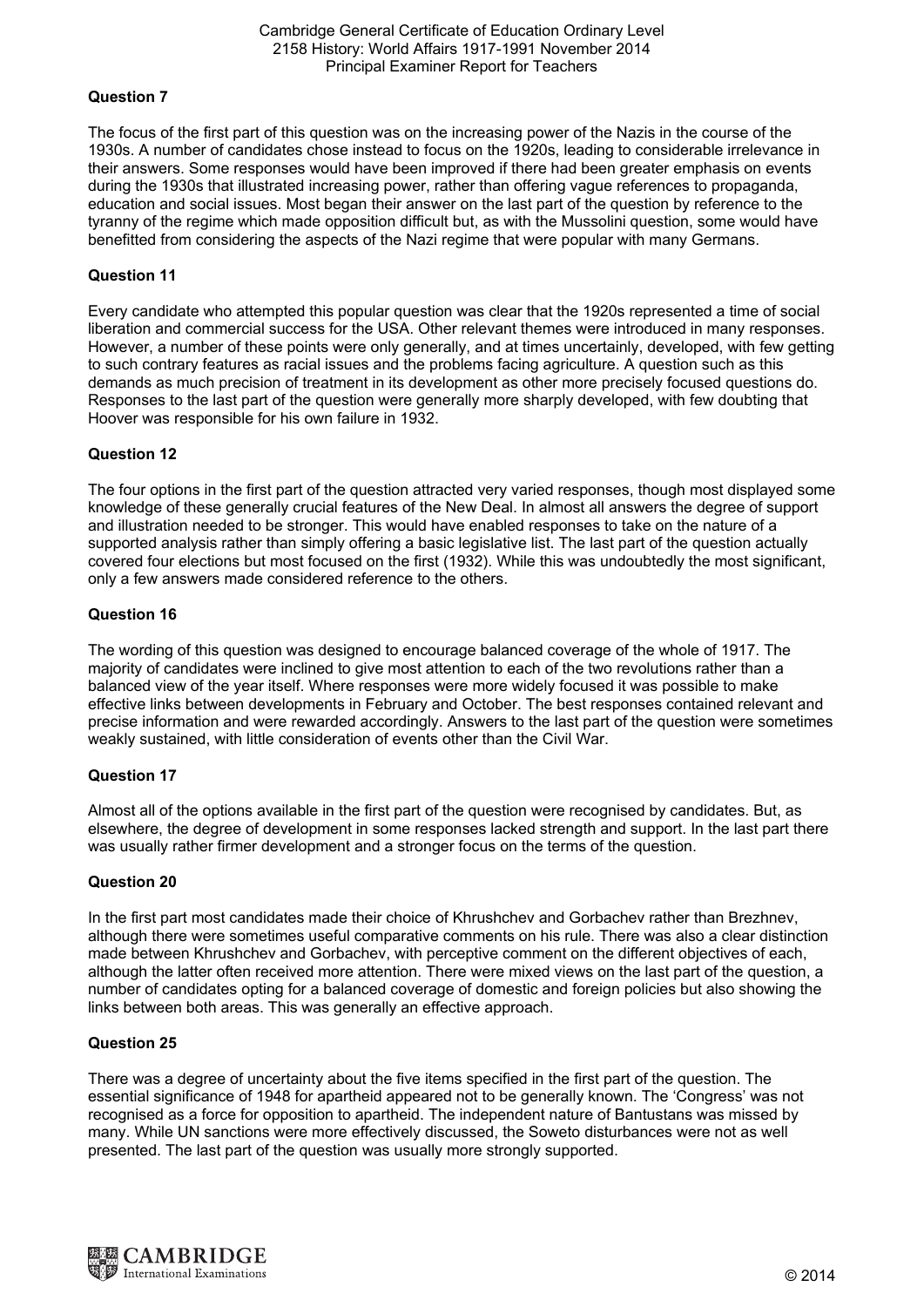#### Cambridge General Certificate of Education Ordinary Level 2158 History: World Affairs 1917-1991 November 2014 Principal Examiner Report for Teachers

## **Question 26**

The first part, balanced across ten years, was usually addressed by a solid narrative answer, often well supported. The Shanghai massacres and the Long March figured prominently as central themes in most responses. The last part of the question received rather less effective answers. The reference to 'Chinese form of communism' suggested that some reference to changed ideology was required, even if expressed in simple terms, but this was generally missing. Some, however, did make helpful reference to Yan'an.

#### **Question 28**

The options in the first part of the question were recognised quite readily by most candidates though, as in similar questions elsewhere, more detailed knowledge to support points would have improved a number of answers. The last part had a similarly ideological focus as that found in **Question 26**, but few explored its potential in this respect.

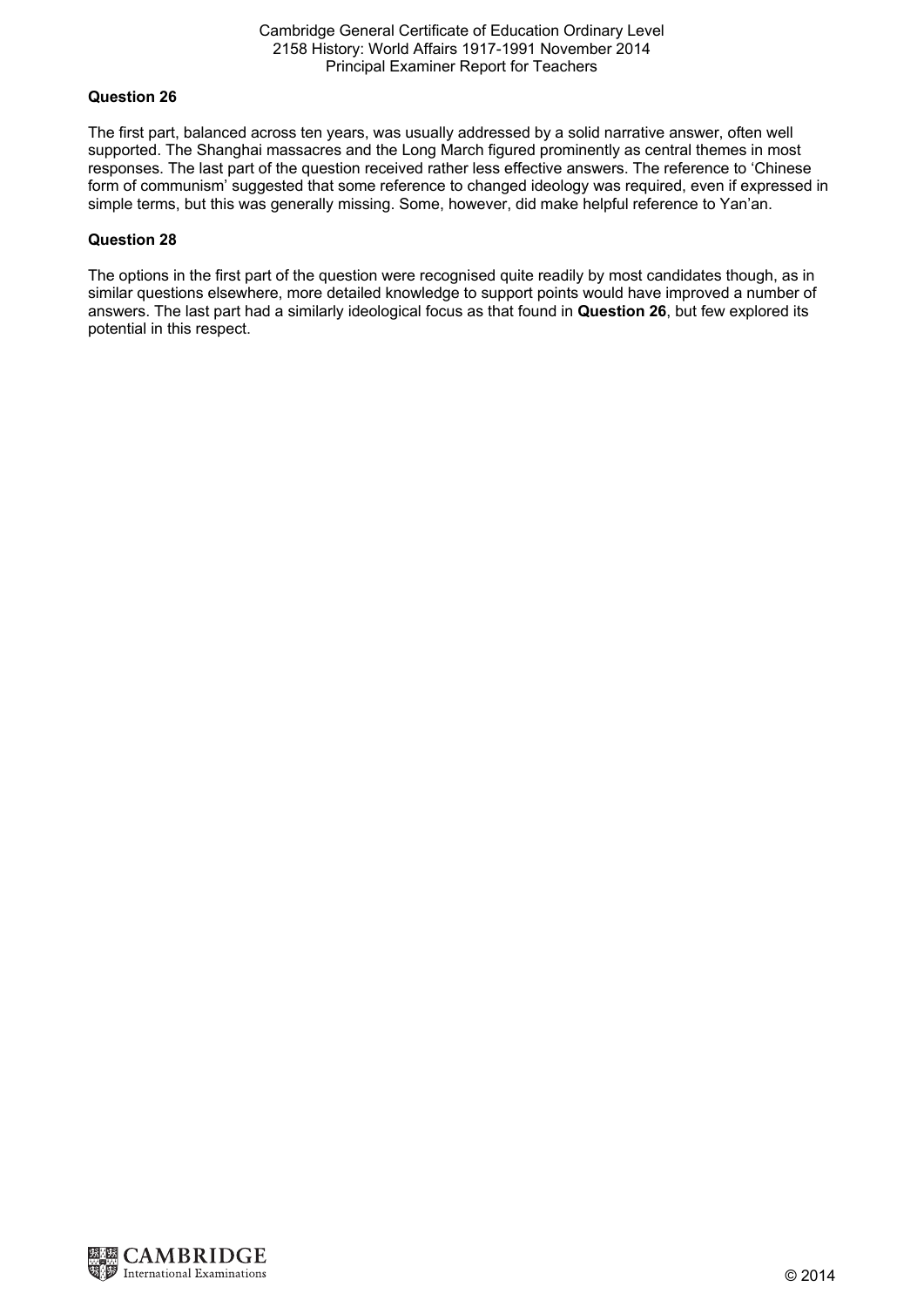# HISTORY: WORLD AFFAIRS 1917-1991

Paper 2158/12

Paper 1

## General comments

There were too few responses to Questions 5, 9, 10, 13 to 15, 18, 20, 22 to 26, 28 and 30 to make appropriate general comments.

#### Question 1

Responses to this question on the Paris Peace Conferences of 1919-20 were generally well informed, but sometimes less well focused. The focus was on 'frontiers' which were 'in Europe'. A fair proportion of candidates wrote generally about the peace conference decisions, with minimal reference to 'frontiers', while others neglected the European focus of the question altogether. In the last part the weakness felt by Germany and Austria could have been more strongly emphasised.

## Question 2

The focus on foreign policy was generally well maintained in answers to this question. Most responses to the first part were balanced across the immediate pre-war years, but some gave excessive pre-1936 background. The majority of answers to the second part of the question realized that it related to appeasement and there were some competent analyses of this in its appropriate context.

## Question 3

Good knowledge was displayed throughout and between responses there were effective attempts at all of the listed features apart from (b). The last part was generally competently analysed, with responsibility assigned largely to Hitler's obstinacy. There were also some spirited references to discordant approaches by the Western allies.

#### Question 4

This was possibly the most popular question in Section A, yet it cannot be said to have been particularly well attempted by many candidates. Some struggled to develop answers in the specified timeframe. There were irrelevant references to the 1950s and early 1960s rather than the given time sequence for the question. A significant number of responses confused the 17th and 38th parallels, while even Vietnam and Korea were confused by some. There were, nevertheless, some competent and focused answers to this question.

#### Question 6

Lack of attention to the terms of the question was apparent in some responses. The first part required consideration of 'domestic' history and this was often neglected. Some of those who attempted relevant discussion here were vague in the domestic references made. Foreign affairs were developed with more purpose by some in the second part but the reference to 'Germany's prestige' could have been better focused in a number of responses.

#### Question 7

There is a wealth of material that might be used in this question and the majority of candidates employed it well. Too many wasted time with pre-1925 references and then had less to say on the longer and fruitful 1925-40 period. The punitive measures introduced in Italy were over-emphasised by a small minority although there was scope for this theme in the latter part of the period. Some failed to observe that the last part related to Mussolini and Hitler and not to Italian foreign affairs in general.

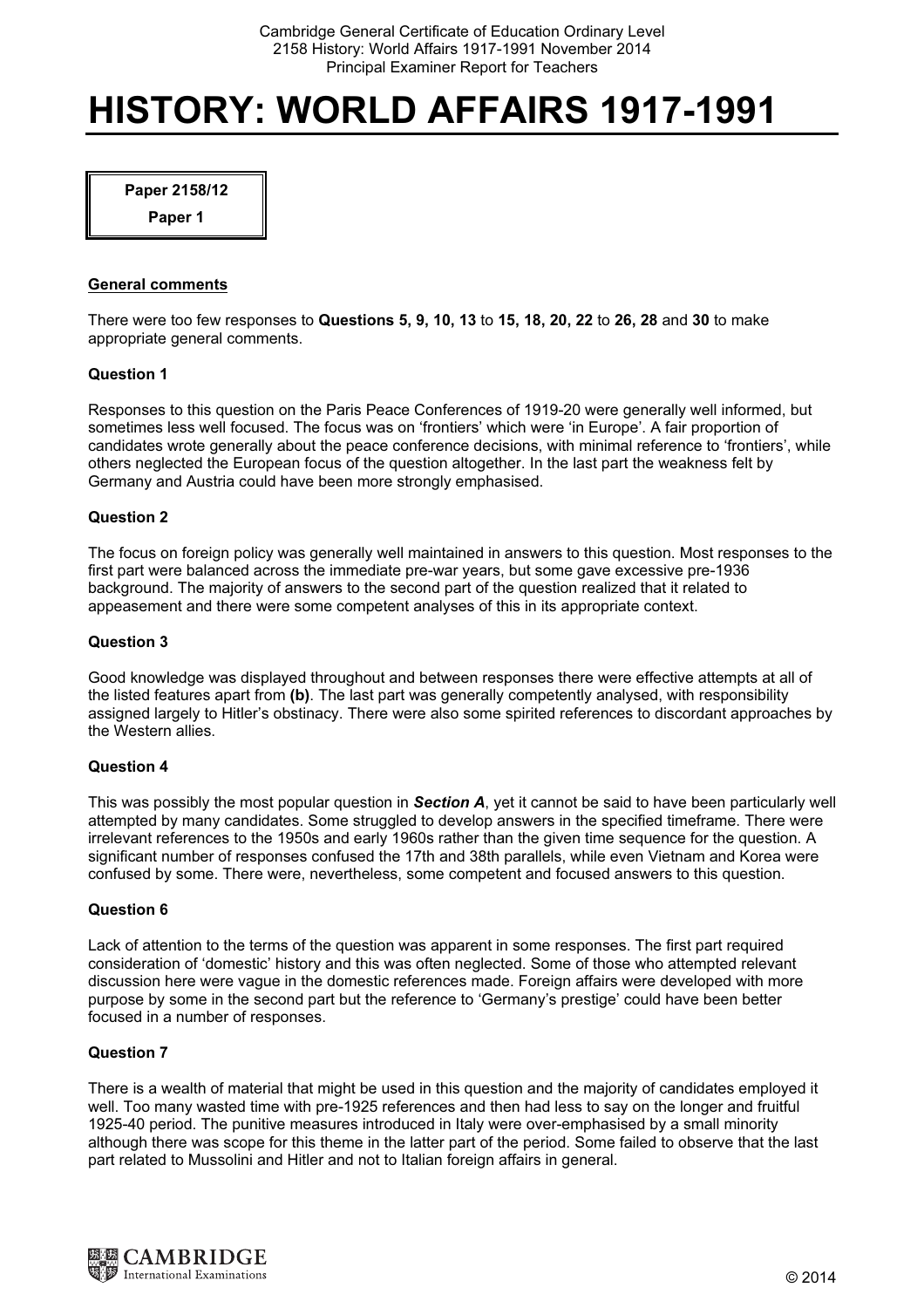# Question 8

There were a number of well informed and focused attempts at this question on the Spanish Civil War. Many wrote well on the various 'divisions' in Spain in the early 1930s, and also on the events leading to civil war. Most responses to the last part of the question were detailed and analytical.

## Question 11

In many cases, responses lacked coherence of presentation within the confines of the question. While there were informed references throughout, the focus and development lacked strength. Nor was there a clear focus on Wilson and the First World War, the key feature of the question. There was surprising confusion in the last part over the identity of the Republican candidate, let alone why he was successful, a number asserting a role here for Wilson himself and for FDR.

## Question 12

There was a fair response to part (a), but material often lacked a specific reference to the USA and might, in some instances, have applied to any twentieth-century country in a state of distress. In part (b) knowledge of the New Deal was generally sound and while some answers were a little thin on its legislation, many candidates responded well. If the New Deal was known well, foreign policy generally was not, with some resorting to the argument that it was less popular than domestic policy because it was less evident to most people: a fair point, but limited nonetheless.

## Question 16

The two revolutions were reasonably well known by most candidates. Some appeared to have difficulty in viewing them separately and struggled to avoid a general narrative of 1917. This was not required and denied candidates the time to develop a better focused response on the events of the two revolutions themselves. Answers to the last part were usually well informed, usefully balancing the 'triumph' and the 'failure', although some continued (unnecessarily) into the early 1920s.

## Question 17

The three narrative parts in this question received very mixed responses. Candidates had no difficulty in identifying their subject matter in part (a) but tended not to penetrate the nature and aims of the five-year plans. While some knew the relevant content for (b) and identified sensible reasons why it ought not to have been taken too seriously, some clearly had little knowledge of the 1936 constitution. Part (c) was possibly the best attempted of the three elements, though even here factual references could have been more precise. There was some skilful development of arguments on 'ruthless' in the last part.

## Question 19

Responses generally observed the domestic/foreign division of the question but the material presented was often rather shallow. While the main policies were indicated in the first part of the response, they were only rarely supported by detailed knowledge. The last part was often dominated entirely by the Cuban crisis; fair enough to an extent, but foreign policies did go further than that in Khrushchev's time.

## Question 21

All the items listed in the first part of the question were addressed by some responses and factual references were often accurate and detailed. There was often a spirited attempt at the last part, with purposeful assertion of the importance of the 1948-49 war in shaping the role of Israel in the Middle East in decades to come.

## Question 27

This proved a popular and well attempted question. Answers were informed throughout and were well balanced across the designated timeframe, with only a few trespassing beyond the 'domestic history' confines of the question. Candidates were perhaps less confident in answering the last part, although most agreed with the proposition that advances were made at great cost to personal freedom.